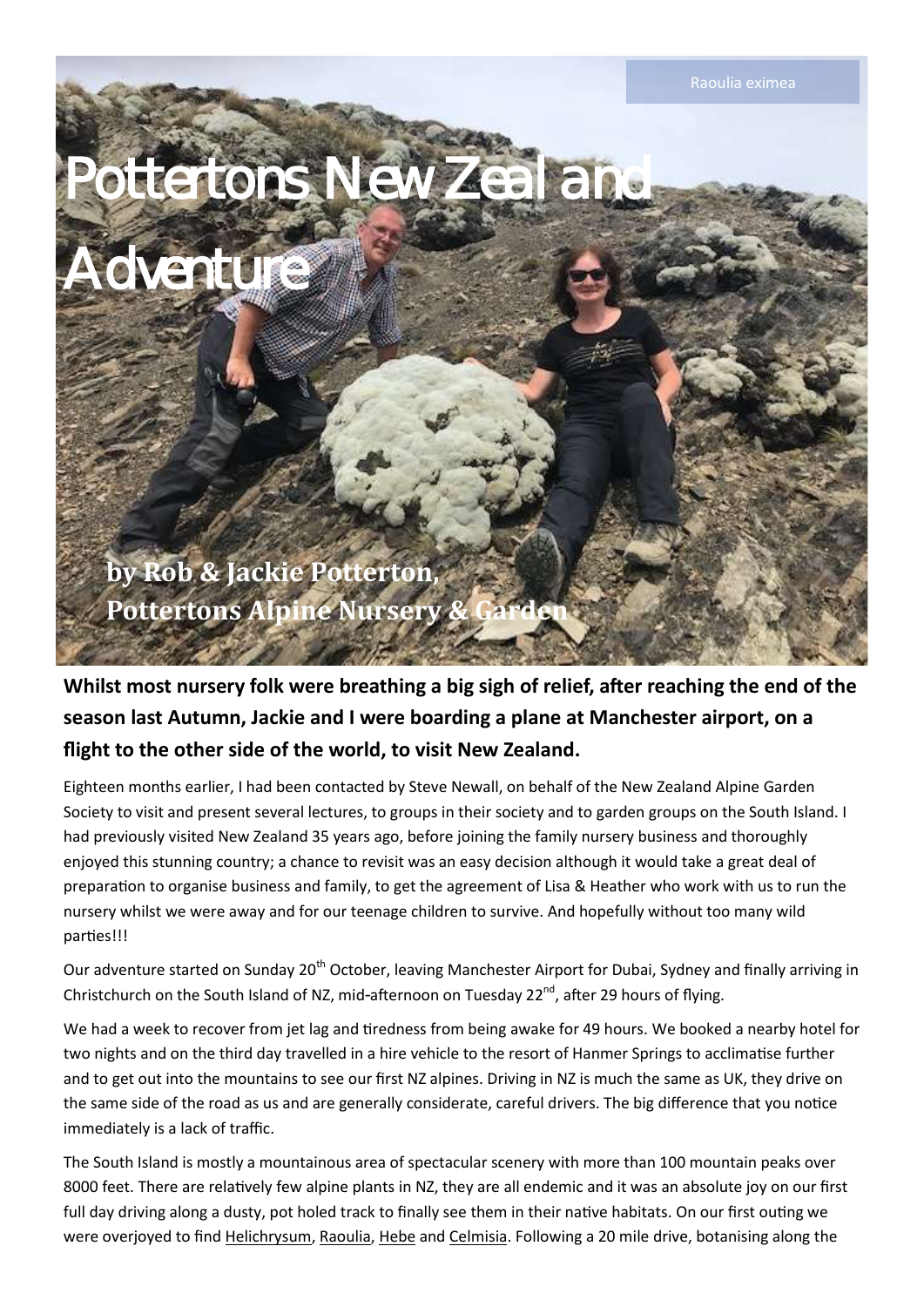way, we abandoned the trip when reaching the 5000ft / 1500m pass on Gertrude Saddle due to the extreme cold and gale force wind. The following day we returned to the same spot, in better weather, to walk up the extensive screes to rocky outcrops and find the beautiful cushions of Raoulia eximea. On the highest, most exposed outcrops the wind suddenly appeared again and we coward behind the rocks for shelter, at the same time marvelling at the ability of these plants to thrive in such conditions. I remember sitting there and



laughing in the face of the howling gale, such was the joy of the moment

We spent another 4 days at Hanmer. One day travelling 350 miles on a circular route, north towards Murchison then north west to Blenheim, south down the coast and then back inland. The roads continued to be deserted, with many sights to see, native forests, spectacular waterfalls and rivers and in the Wairau Valley on Highway 63, we drove past vineyards continuously for 20 miles. In the forests we walked trails and listened to the native birds, the Tui is a most tuneful example, once heard never forgotten. After our time in Hanmer we sadly left our holiday home, back to Christchurch and then flew down to Dunedin, where Steve met us at the airport and took us to his home, an hour further south in Balclutha on Wednesday 30<sup>th</sup> October. Here Steve handed us the keys to his Subaru, loaded us down with a projector, talks equipment and final details of our itinerary.

And so, two hours later we were off, heading to the first talk, an evening appointment in Waikouaiti, 15 miles north of Dunedin. When we arrived in good time at our hosts, our jaws dropped, a stunning house beside a large lake and an amazing garden, that was thoroughly explored for two hours the following morning. Liz treated us to a beautiful Japanese meal before the talk. The evening went well, must admit I was feeling slightly nervous and an audience of 35 enjoyed the talk. We sat late into the evening chatting away with a mixture of relief and tiredness.

The tone was set. Over the next 4 weeks we travelled throughout the South Island of NZ, visiting 10 groups, giving 11 talks and travelling over 3,500 miles. To get to one venue, Nelson, in the north of the South Island we had to take four flights on the return trip. We felt quite accomplished travellers by the end. In the second week, the Alexandra gardening group organised a special evening, I presented two talks with a dinner served to the audience of 95 in between and with one lady flying from Auckland in the North Island for the event. Our hosts for each talk were always most generous with their hospitality and time, Steve had briefed them well and invariably a can of cold Stella was waiting for me upon arrival.

At the end of our talking engagements we extended our holiday in NZ by another 4 weeks, hiring a campervan to tour around another 2000 miles of this beautiful country, revisiting some areas we never had time to explore whilst presenting the talks. A country we would recommend for all travellers to visit. There were so many highlights, here are just a few; walking along the Hooker Valley Trail near Mount Cook and finding many stunning plants of